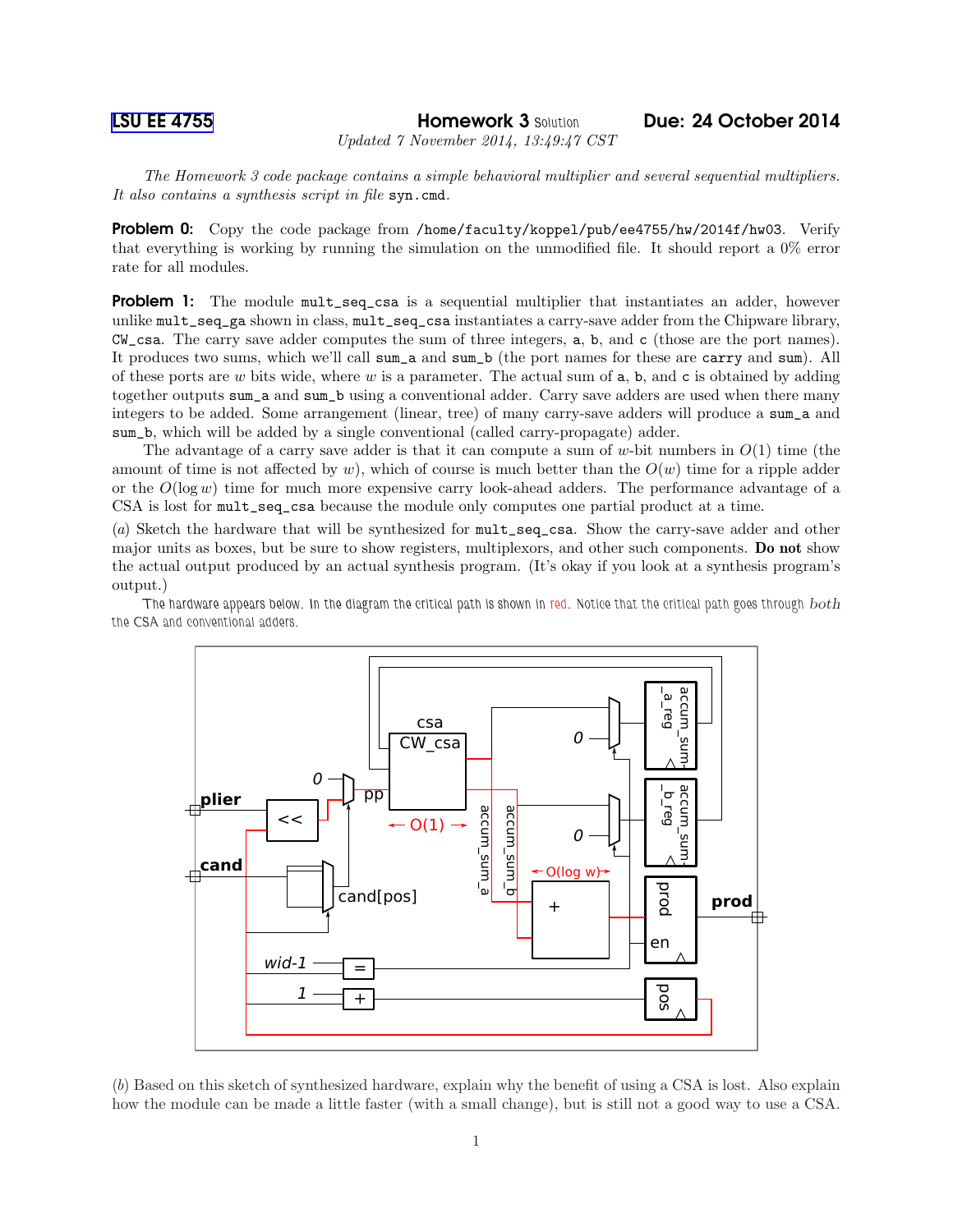*The clock frequency is based on the (longest) critical path. For the module the critical path is the* sum *of the delay through the CSA and carry-propagate (regular) adder. If a carry-propagate adder were used*

**Problem 2:** Module  $\text{mult\_seq\_csa\_m}$  initially contains the m-partial-products-per-cycle module that we did in class. In this problem modify it to use CSA's, and avoid the issue identified in the previous problem.

(*a*) Modify mult\_seq\_csa\_m so that it uses the carry-save adder to compute m partial products per cycle. Use generate statements to instantiate the CSA's, and of course, connect them appropriately. (In class we used generate statements for the pipelined adder to instantiate stages, that code is in mult\_pipe\_ia in the same file as the assignment.)

*Solution appears below.*

```
module mult_seq_csa_m #( int wid = 16, int pp_per_cycle = 2 )
   ( output logic [2*wid-1:0] prod,
     input logic [wid-1:0] plier, input logic [wid-1:0] cand, input clk);
   localparam int iterations = (wid + pp_{per\_cycle} - 1) / pp_{per\_cycle};
   localparam int iter_lg = $clog2(iterations);
   localparam int wid_lg = $clog2(wid);
   logic [iter_lg:0] iter;
   wire [2*wid-1:0] accum_sum_a[0:pp_per_cycle], accum_sum_b[0:pp_per_cycle];
   logic [2*wid-1:0] accum_sum_a_reg, accum_sum_b_reg;
   initial iter = 0;
   assign accum_sum_a[0] = accum_sum_a_reg;
   assign accum_sum_b[0] = accum_sum_b_reg;
   for ( genvar i=0; i<pp_per_cycle; i++ ) begin
      wire [wid_1g:1] pos = iter * pp_per_cycle + i;
      wire co; // Unconnected.
      // The "pos < wid" below is needed in case wid is not an integer multiple of pp_per_cycle.
      wire [2*wid-1:0] pp = pos < wid && cand[pos] ? plier << pos : 0;
      CW csa #(2*wid) csa
        (\texttt{sum}(\texttt{accum\_sum\_a[i+1]}), \texttt{carry}(\texttt{accum\_sum\_b[i+1]}), \texttt{.co}(\texttt{co}),a(acum_sum_a[i]), b(accum_sum_b[i]), c(pp), c(i(b0));
   end
   always @( posedge clk ) if ( iter == iterations ) begin
         prod <= accum_sum_a_reg + accum_sum_b_reg;
         accum_sum_a_reg <= 0;
         accum_sum_b_reg <= 0;
         iter \leq 0;
      end else begin
         accum_sum_a_reg <= accum_sum_a[pp_per_cycle];
         accum_sum_b_reg <= accum_sum_b[pp_per_cycle];
         iter \leq iter + 1;
      end
endmodule
```
(b) Sketch the hardware that you expect to be synthesized for an  $m = 2$  version. Make sure that your design does not do something foolish with the conventional adder.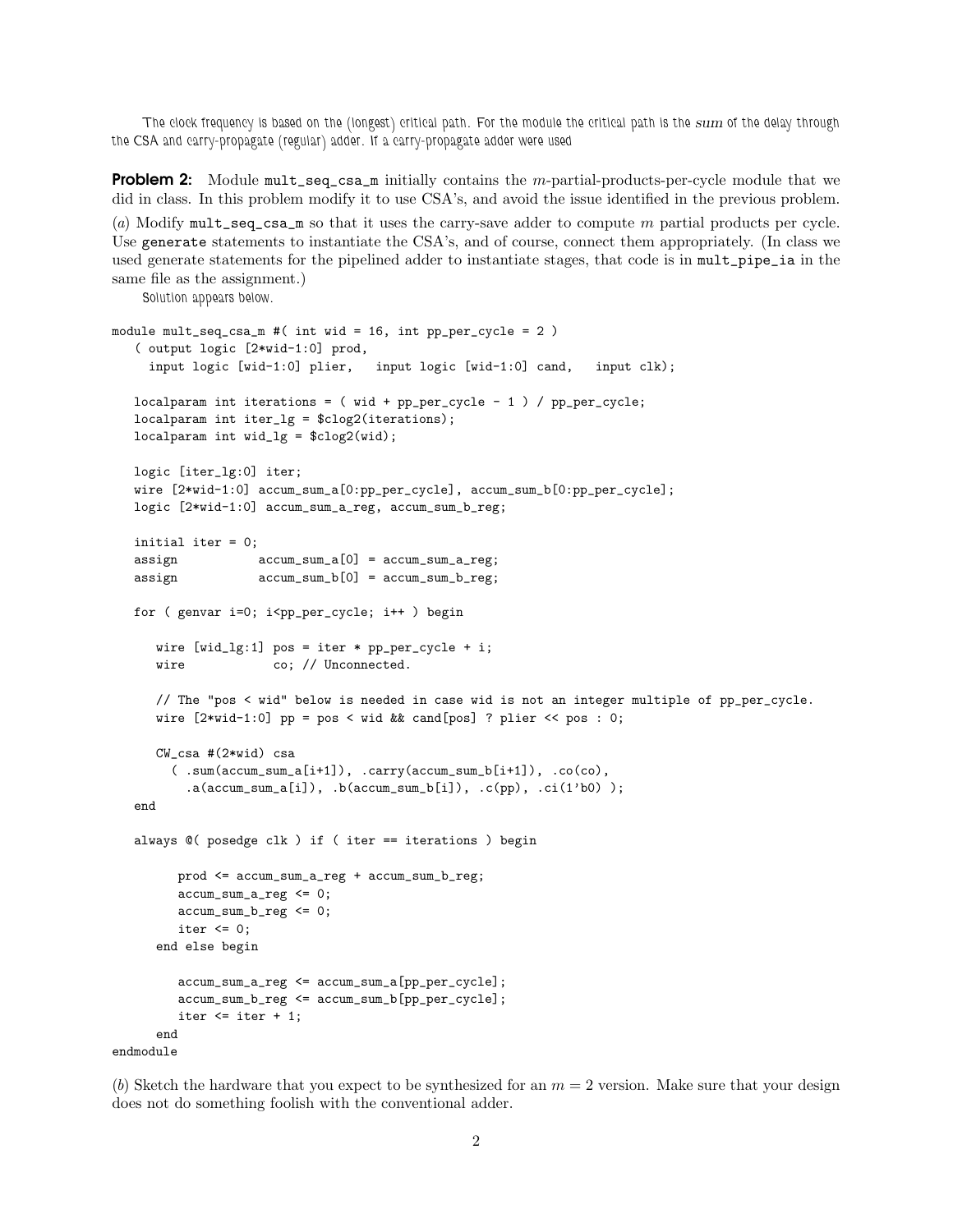*The hardware appears below. Coloring has been used to emphasize the hardware corresponding to each iteration of the generate loop (blue and green) and hardware corresponding to Verilog outside of the generate loop (black). Pay close attention to* accum sum a[i] *and* accum sum b[i]*. They are declared outside the generate loop but are used to interconnect items in different generate loop iterations.*

*The diagram shows the inferred hardware, before any optimization. Note that the conventional adder (the big box with the plus) receives its inputs from the outputs of register* accum sum a reg *and* accum sum b reg*, rather than the CSA outputs. This gives the adder the entire clock period to produce its sum.*



Colored, because declared inside generate block. Black, because declared outside of generate block.